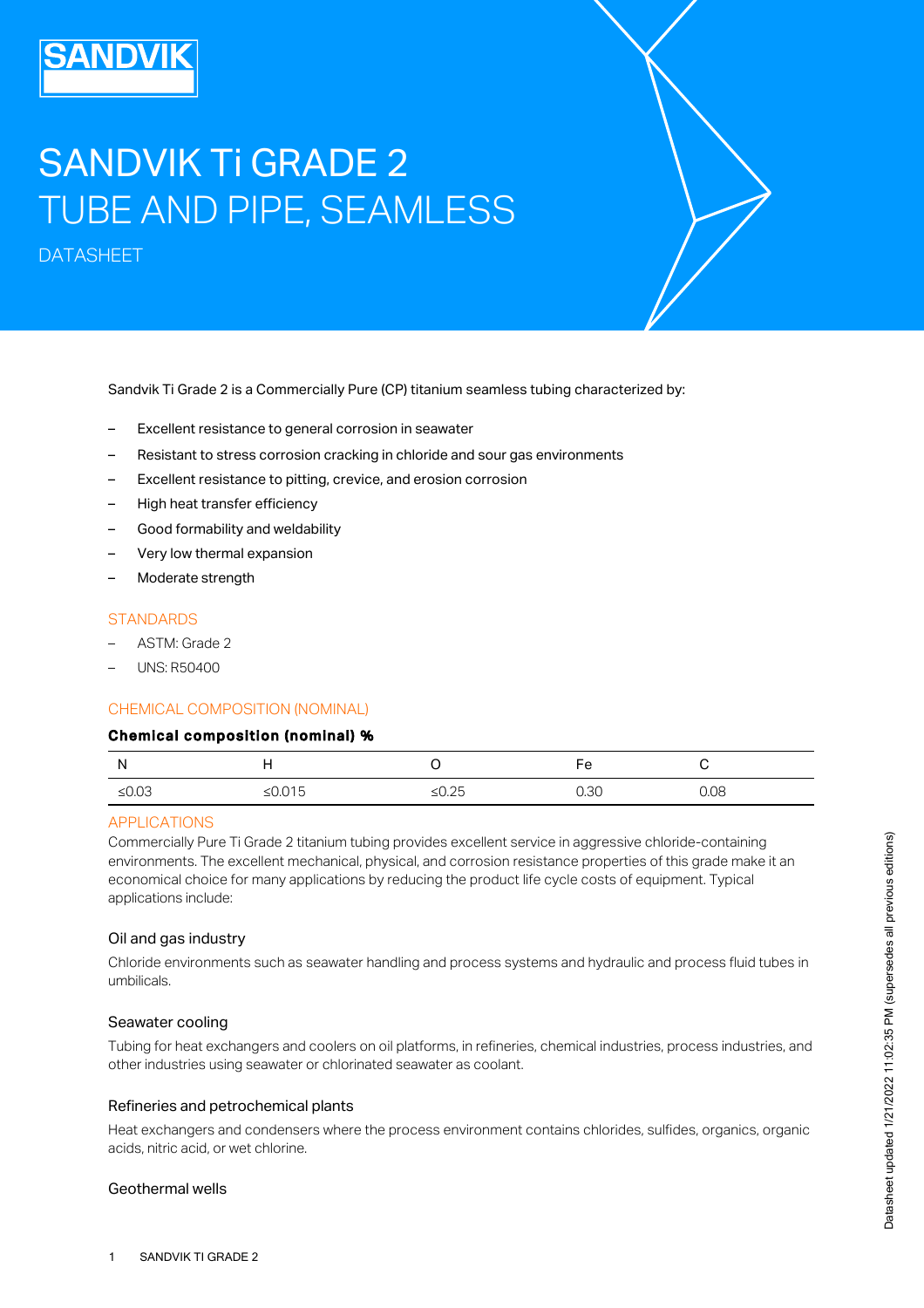Heat exchangers in geothermal exploitation units, systems exposed to geothermal or high-salinity brines, tubing, and casing for production.

## Pulp and paper industry

Tubing for chloride-containing bleaching environments.

#### Desalination plants

Tube and pipe for seawater transport, heat exchanger tubing, and pressure vessels for reverse osmosis units.

#### CORROSION RESISTANCE

Titanium should not be used with strong reducing acids, fluoride solutions, pure oxygen, or anhydrous chlorine.

#### General corrosion

The general corrosion rates for Grade 2 titanium in a variety of media are shown in Table 1. CP titanium exhibits good corrosion resistance to a wide variety of environments including:

- Seawater and brines
- Inorganic salts
- Moist chlorine gas
- Alkaline solutions
- Oxidizing acids
- Organics and organic acids
- Sulfur compounds

# Titanium corrosion rate data Commercially pure grades

| $C =$ Concentration $\%$              |
|---------------------------------------|
| $T = Temperature$ $F$ ( $^{\circ}C$ ) |
| $R =$ Corrosion rate, mpy (mm/year)   |

| Media                                                                | с               | T            | R                    | Media                  | C                       | T         | $\mathbb{R}$          |
|----------------------------------------------------------------------|-----------------|--------------|----------------------|------------------------|-------------------------|-----------|-----------------------|
| Acetaldchyde                                                         | 75              | 300 (149)    | 0.02(0.001)          | Berium chloride        | 25                      | 212 (100) | nil                   |
|                                                                      | 100             | 300 (149)    | nil                  | Bariam hydroxide       | saturated               | room      | nil                   |
| Acetic acid                                                          | 5 to 99.7       | 255 (124)    | nil                  | Barium nitrate         | 10                      | room      | nil                   |
| Acetic anhydride                                                     | 99.5            | boiling      | 0.5 (0.013)          | Barium fluoride        | saturated               | room      | nal                   |
| Acidic gases                                                         |                 | 100-500      | $<1.0$ ( $<$ 0.025)  | Benzoic acid           | saturated               | TOOTH     | nal                   |
| containing CO.,                                                      |                 | $(38-260)$   |                      | Borie acid             | saturated               | room      | nil                   |
| H <sub>1</sub> O <sub>ccl.</sub> , SO <sub>2</sub> , SO <sub>2</sub> |                 |              |                      | Borie acid             | $10^{\circ}$            | boiling   | nal                   |
| $H, O, O_+$ , NH,                                                    |                 |              |                      | Bomine                 | liquid                  | 86 (30)   | rapid)                |
| Adipic acid                                                          | 67              | 450 (232)    | nil                  | Bromine moist          | vapor                   | 86 (30)   | $< 0.1$ ( $< 0.003$ ) |
| Aluminium chloride.                                                  |                 |              |                      | N-butyric acid         | undiluted               | roum      | nil                   |
| acrated                                                              | 10              | 212 (100)    | $0.09(0.002)*$       | Calcium bisulfite      | cooking                 | 79 (26)   | 0.02(0.001)           |
| Aluminium chloride.                                                  |                 |              |                      |                        | liquor                  |           |                       |
| aerated                                                              | 25              | 212 (100)    | $124 (3.15)^{o}$     | Calcium carbonate      | saturated               | boiling   | nil                   |
| Aluminium fluoride                                                   | saturated       | <b>FODUI</b> | nil                  | Calcium chloride       | 5                       | 212 (100) | $0.02$ (0.005)*       |
| Aluminium nitrate                                                    | saturated       | room         | nil                  | Calcium chloride       | 10                      | 212 (100) | $0.29(0.007)^*$       |
| Aluminium sulfate                                                    | saturated       | горпи        | nil                  | Calcium chloride       | 55                      | 220 (104) | $(0.02)(0.001)*$      |
| Aluminium acid                                                       |                 |              |                      | Calcium hydroxide      | saturated               | boiling   | nil                   |
| phosphare                                                            | 10              | room         | nil                  | Calcium hypochlorite   | 6                       | 212 (100) | 0.05(0.001)           |
| Ammonia anhydrous                                                    | 100             | 104(40)      | <5.0(<0.127)         | Calcium hypochlorite   | 18                      | 70 (21)   | nil                   |
| Ammonium acetate                                                     | 10              | room         | nil                  | Calcium hypochlorite   | saturated               |           | nil                   |
| Ammonium                                                             |                 |              |                      |                        | slurry                  |           |                       |
| bicarbonate                                                          | 50 <sub>1</sub> | 212 (100)    | nil.                 | Carbon dioxide         | 100                     |           | excellent             |
| Ammonium bisulfite.                                                  | spent           | 159(71)      | 0.6(0.015)           | Carbon tetrachloride   | vapor &                 | boiling   | nil                   |
| pH 2.05                                                              | pulping         |              |                      |                        | liquid                  |           |                       |
|                                                                      | liquor          |              |                      | Chlorine gas, wet      | $>0.7$ H.O              | roam      | nil                   |
| Ammonium chloride                                                    | saturated       | 212 (100)    | $<0.5$ ( $< 0.013$ ) | Chlorine gas, wet      | $>1.5$ H <sub>,</sub> O | 392 (200) | nil                   |
| Ammonium hydroxide                                                   | 28              | TOOTH        | 0.1(0.003)           | Chlorine header sludge |                         | 207(97)   | (0.03(0.001))         |
| Ammonium nitrate                                                     | 28              | boiling      | nil                  | and wet chlorine       |                         |           |                       |
| Ammonium nitrate+                                                    | 28              | boiling      | nil                  | Chlorine gas, dry      | $<0.5$ H.O              | room      | may react             |
| 1% nitric acid                                                       |                 |              |                      | Chlorine dioxide in    | 5                       | 210 (99)  | nil                   |
| Ammonium sulfate                                                     | 10              | 212 (100)    | nil                  | steam                  |                         |           |                       |
| Aqua regia                                                           | 3:1             | TOOTH        | nil                  | Chlorine trifluoride   | 100                     | 50(30)    | Vigorous              |
| Aqua regia                                                           | 3:1             | 175(79)      | 34.8 (0.884)         |                        |                         |           | reaction<br>Cont      |

<sup>o</sup>May corrode in crevice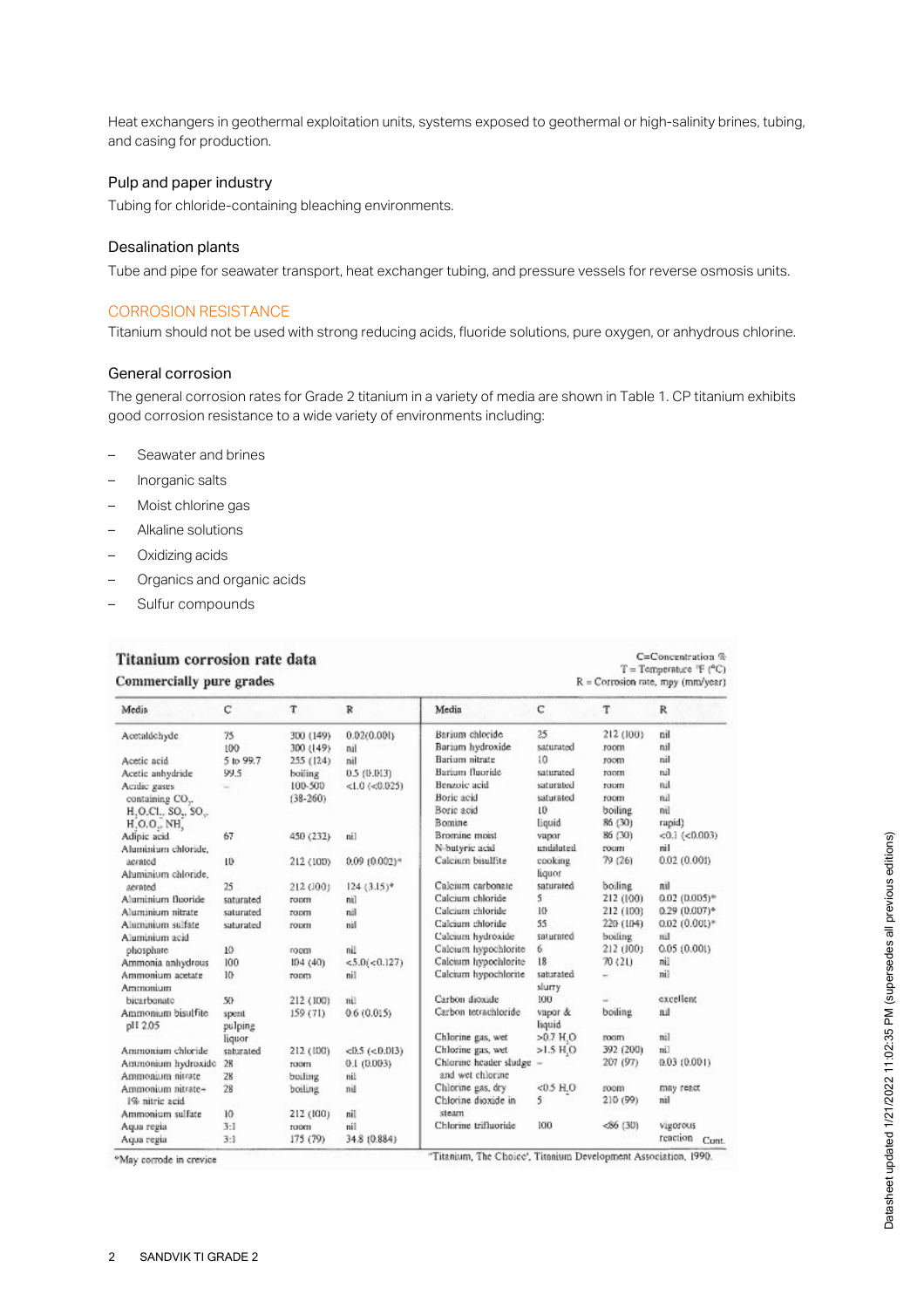| Media                                    | C                        | т         | R                      | Media                             | с         | т         | R                 |
|------------------------------------------|--------------------------|-----------|------------------------|-----------------------------------|-----------|-----------|-------------------|
| Chloracetic acid                         | 100                      | boiling   | < 5.0 (< 0.127)        | Linseed oil, boiled               | $\sim$    | ropen     | nit.              |
| Chlorosulfonic acid                      | 100                      | room      | $7.5 - 12.3$           | Lithium chloride                  | 50        | 300 (149) | nil <sup>*</sup>  |
|                                          |                          |           | $(0.191 - 0.312)$      | Magnesium chiride                 | $5 - 40$  | boiling   | nil*              |
| Chloroform                               | vapor &                  | boiling   | 0.01(0.000)            | Magnesium hydroxide               | saturated | room nil  |                   |
|                                          | liquid                   |           |                        | Magnesium sulfate                 | saturated | room      | mil               |
| Chromic acid                             | 10                       | boiling   | 0.1(0.003)             | Maganous chkiride                 | $5 - 20$  | 212 (100) | nil               |
| Chromic acid                             | 50                       | 180 (82)  | 1.1 (0.028)            | Maleic acid                       | $18 - 20$ | 95 (35)   | 0.6 (0.002)       |
| Chromic acid +                           | 5                        |           | $<0.1$ ( $< 0.003$ )   | Mercuric chloride                 | saturated | 212 (100) | $\leq (0.127)$    |
| 5% nitric acid                           |                          | 70 (21)   |                        |                                   |           |           | nil               |
|                                          |                          |           |                        | Mercuric cyanide                  | saturated | гоон      |                   |
| Citric acid                              | 50                       | 140(60)   | 0.01(0.000)            | Methyl alcohol                    | 91        | 95 (35)   | mil               |
| Citric acid                              | 50                       | 212 (100) | < 5.0 (< 0.127)        | Nickel chloride                   | 20        | 212 (100) | 0.11(0.003)       |
|                                          | aerated                  |           |                        | Nitric acid, aerated              | 50        | roum      | 0.08(0.002)       |
| Citric acid                              | 50                       | boiling   | 5.50                   | Nitric acid, aerated              | 70        | Room      | 0.18(0.005)       |
|                                          |                          |           | $(0.127 - 1.27)$       | Nitric acid, acrated              | 10        | 104 (40)  | 0.10(0.003)       |
| Cupric chloride                          | 40                       | boiling   | 0.2(0.005)             | Nitric acid, aerated              | 70        | ISB (70)  | 1.56(0.040)       |
| Cupric chloride                          | 55                       | 246 (LI9) | 0.1(0.003)             | Nitric acid, aerated              | 40        | 392 (200) | 24 (0.610)        |
|                                          |                          | (boiling) |                        | Nitric acid, aerated              | 20        | 554 (290) | 12 (0.305)        |
| Cupric cyanide                           | saturated                | roum      | nil                    | Nitric acid, non-acrated 70       |           | 176 (80)  | $1-3$             |
| Cuprous chloride                         | 50                       | 194 (90)  | $< 0.1$ ( $< 0.003$ )  |                                   |           |           | $(0.025 - 0.076)$ |
| Cyclobexane                              | -                        | 302 (150) | (600.011.0)            | Ninc acid                         | 17        | boiling   | $3 - 4$           |
|                                          | 100                      |           |                        |                                   |           |           |                   |
| Dichloroacetic acid                      |                          | boiling   | 0.29(0.007)            |                                   |           |           | $(0.076 - 0.102)$ |
| Dichlorobenzene +                        | $\overline{\phantom{a}}$ | 355 (179) | 4 (0.102)              | Nitric acid                       | 35        | builing   | $5-20$            |
| 4-5% HCI                                 |                          |           |                        |                                   |           |           | $(0.127 - 0.508)$ |
| Diethylene triamine                      | 100                      | room      | nil                    | Nitric acid                       | 70        | boiling   | $2.5 - 37$        |
| Ethyl alcohol                            | 95                       | boiling   | 0.5(0.013)             |                                   |           |           | $(0.064 - 0.940)$ |
| Ethylene dichloride                      | 100                      | boiling   | $0.2 - 5.0$            | Nitric acid                       |           | ropen     | 0.1(0.003)        |
|                                          |                          |           | $(0.005 - 0.127)$      | white furning                     |           | 360 (160) | <5.0(<0.127)      |
| Ethylene diamine                         | 100                      | roum      | nil                    | Nitric acid                       | cabout.   | room      | ignition          |
| Ferric chloride                          | $10 - 20$                | roam      | tiil                   | red fuming                        | 2% H.O    |           | sensitive         |
| Ferric chloride                          | $10 - 50$                | boiling   | nil                    | Nitric acid                       | >abour    | room      | not ignition      |
| Ferric chlonide                          | 50                       |           |                        | red furning                       | 28 H.O    |           | sensitive         |
|                                          |                          | 302 (150) | 0.1(0.003)             |                                   |           |           | $4.8 - 7.4$       |
| Ferric sulfate                           | 10                       | room      | nil                    | Nitric acid +                     | 40        | boiling   |                   |
| Fluobaric acid                           | 5.20                     | elevated  | rapid                  | 10% FeCl,                         |           |           | $(0.122 - 0.188)$ |
| Fluorosilicio                            | 10                       | room      | 1870(47.5)             | Nitric acid + 10%                 | 40        |           |                   |
| Food products                            | $\overline{a}$           | ambient   | no attack              | NaC3O                             |           | boiling   | $0.12 - 1.40$     |
| Formaldchyde                             | 37                       | boiling   | nil                    |                                   |           |           | $(0.003 - 0.036)$ |
| Formic acid aerated                      | 25                       | 212 (100) | $0.04(0.001)^{++}$     | Oil well crudes                   | $\sim$    | ambient   | $0.26 - 23.2$     |
| Formic acid aerated                      | 90                       | 212 (100) | $0.05(0.001)$ **       |                                   |           |           | $(0.007 - 0.589)$ |
| Formic acid                              | 25                       | 212 (100) | $96(2.44)^{8.9}$       | Oxalic acid                       | r         | boiling   | 4247 (107.9)      |
| non-nerated                              | 90                       | 212 (100) | $118(3.00)*$           | Oxalic acid                       | 25        | 140(60)   | 470 (11.9)        |
| Furfural                                 | 100                      | room      | nii                    | Phenol                            | saturated | 70 (21)   | 4.0(0.102)        |
| Gluconic acid                            | 50                       | room      | nil                    |                                   | salution  |           |                   |
|                                          |                          | room      | nil                    | Phosphoric acid                   | $10 - 30$ | moon      | $0.8 - 2$         |
| Glycerin                                 | -                        |           |                        |                                   |           |           |                   |
| Hydrogen chloride                        | dry gas                  | ambient   | ni!                    |                                   |           |           | $(0.020 - 0.051)$ |
| Hydrochloric acid                        | ı                        | boiling   | $>100$ ( $>2.54$ )     | Phosphoric acid                   | 30-80     | room      | $2 - 30$          |
| Hydrochloric acid                        | 5                        | boiling   | 400 (10.2)             |                                   |           |           | $(0.051 - 0.762)$ |
| chlorine spiurated                       | 5                        | 374 (190) | $<$ 1 ( $<$ 0.025)     | Phosphoric acid                   | L         | boiling   | 10(0.254)         |
|                                          | 10                       | 374 (190) | $>1120$ ( $>28.5$ )    | Phospheric acid+                  | 81        | 190 (88)  | 15(0.381)         |
| $+5%$ HNO                                | 5                        | 200 (93)  | 1.2(0.030)             | 3% nitric acid                    |           |           |                   |
| $+5%$ HNO                                | 1                        | boiling   | 2.9 (0.074)            | Phosphorous                       | 100       | room      | 0.14(0.004)       |
| $+0.5\%$ CrO,                            | 5                        | 200 (93)  | 1.2(0.031)             | oxychoride                        |           |           |                   |
| $+1%$ CrO.                               | 5                        | 100 (38)  | 0.72(0.018)            | Phosphorous trichloride saturated |           | moon      | nil               |
| $+0.05%$ CuSO                            | 5                        | 200 (93)  | 3.6 (0.091)            | Pthalic acid                      | saturated | roum      | nil               |
|                                          | 5                        |           |                        | Potassium bromide                 | saturated |           |                   |
| +0.5% CuSO,                              |                          | 200 (93)  | 2.4 (0.061)            |                                   |           | room      | nil               |
| $+0.5%$ CuSO,                            | 5                        | boiling   | 3.3 (0.084)            | Potassium chloride                | saturated | room      | mil               |
| Hydrofluoric acid                        | 1,48                     | room      | rapid                  | Potassium ferricyanide            | saturated | room      | nil               |
| Hydrogen peroxide                        | 6                        | room      | $\leq$ ( $\leq$ 0.127) | Potassium hydroxide               | 50        | 80 (29)   | 0.4(0.010)        |
| Hydrogen peroxide                        | 30                       | toom      | $< 12$ ( $< 0.305$ )   | Potassium hydroxide               | 10        | boiling   | < 5.0 (< 0.127)   |
| Hydrogen sulfide                         | 7.65, maist              | 200-230   | nil                    | Potassium hydroxide               | 25        | boiling   | 12(0.305)         |
|                                          |                          | (93.110)  |                        | Potassium sulfate                 | ИÞ        | room      | nil               |
| Hypochlorous acid                        | 17                       | 100 (38)  | 0.001 (0.000)          | Potassium thiosulfate             | ı         | ×.        | nil               |
| $+$ CIO <sub>2</sub> and CI <sub>2</sub> |                          |           |                        | Salicylic acid (Na salt)          | saturated | room      | mil               |
| lodine in which +                        |                          | room      | пil                    | Seawater                          | ×         | 76 (24)   | nil               |
|                                          |                          |           |                        | Sebacic acid                      |           | 464 (240) | 0.3 (0.008)       |
| Potassaum lodide                         |                          |           |                        |                                   | ÷         |           |                   |
| Lactic acid                              | 10-85                    | 212 (100) | < 5.0 (< 0.127)        | Silver nitrate                    | 50        | room      | nit               |
| Lead acetate                             | saturated                | roum      | nil                    | Sodium acetate                    | saturated | room      | nil<br>Cont.      |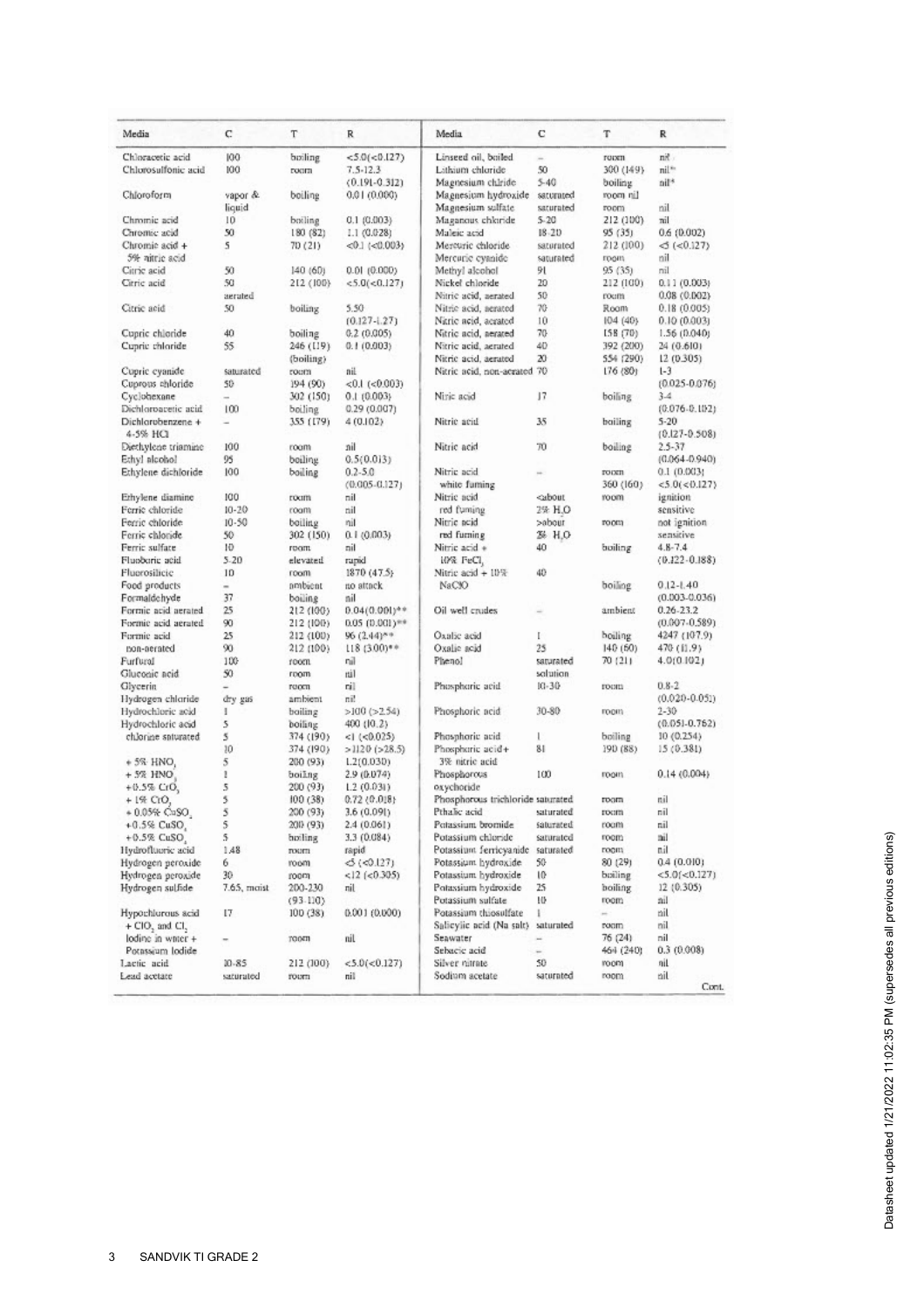| Media                                                        | C                        | T             | $\mathbb{R}$         | Media                     | C                        | т         | $\mathbb{R}$      |
|--------------------------------------------------------------|--------------------------|---------------|----------------------|---------------------------|--------------------------|-----------|-------------------|
| Sodium aluminate                                             | 25                       | boiling       | 3.6 (0.091)          | Sulfurie acid, acrated    | 3                        | 140 (60)  | 0.5(0.013)        |
| Sodium bifluoride                                            | saturated                | room          | tupid                |                           | 5                        | 140 (60)  | 190 (4.83)        |
| Sodium bisulfate                                             | saturated                | room          | tiil                 |                           | 3                        | 212 (100) | 920 (23.4)        |
| Sodium bisulfate                                             | 10                       | 150 (66)      | 72 (1.83)            |                           | concentrated             | room      | 62 (1.57)         |
| Sodium chloride                                              | 23                       | boiling       | mil®                 | Sulfaric acid             | 1                        | boiling   | 700 (17.8)        |
| pH 1.5                                                       |                          |               |                      | Sulfuric acid             | 5                        | 200 (93)  | nil               |
| Sodium chloride                                              | 23                       | builing       | 28 (0.711)*          | $+0.25\%$ CuSO            |                          |           |                   |
| nH1.2                                                        |                          |               |                      | $+0.25\%$ CuSO,           | 30                       | 100 (38)  | 2.4(0.061)        |
| Sodium chloride                                              | 23                       | boiling       | nil*                 | $+0.5%$ CrO,              | 30                       | 200 (93)  | nil               |
| pH 1.2 some                                                  |                          |               |                      | +1.0% CuSO,               | 30                       | boiling   | 65(1.65)          |
| dissolved chlorine                                           |                          |               |                      | Sulfurie acid vapors      | 96                       | 150 (66)  | nil               |
| Sodium citrate                                               | saturated                | <b>FOURTH</b> | nil                  | Sulfuric acid             |                          |           |                   |
| Sodium cyanide                                               | saturated                | room          | nil                  | + 10% HNO.                | 90                       | room      | 18 (0.457)        |
| Sodium dichromate                                            | saturated                | room          | nil                  | +70% HNO.                 | 30                       | room      | 4.010.102)        |
| Sodium fluoride                                              | saturated                | room          | 0.3(0.008)           | + 90% HNO.                | 10                       | room      | nil               |
| Sodium bisulfite                                             | 25                       | boiling       | nil                  | Sulfuric acid saturated   | 62                       | 60(16)    | 0.07(0.002)       |
| Sodium carbonate                                             | 25                       | boiling       | nil                  | with chlorine             |                          |           |                   |
| Sodium chlorate                                              | saturated                | room          | nil                  | Sulfurie acid saturated 5 |                          | 374 (190) | <1 $(< 0.025)$    |
| Sodium hydroxide                                             | $5 - 30$                 | 70 (21)       | $>0.12$ ( $>0.001$ ) | with chlorine             |                          |           |                   |
| Sodium hydroxide                                             | 10                       | boiling       | 0.84(0.021)          | Sulfuric acid+            | 40                       | 212 (100) | passive           |
| Sodium hydroxide                                             | 40                       | 176 (80)      | 5.0 (0.127)          | 4.79 g/l $Ti + 1$         |                          |           |                   |
| Sodium hydroxide                                             | 50                       | 135 (57)      | 0.5(0.127)           | Sulfurous acid            | 6                        | room      | mil               |
| Sodium hydroxide                                             | 73                       | 265 (129)     | 7.0(0.178)           | Tannie acid               | 25                       | 212 (100) | вiІ               |
| Sodium hydroxide                                             | $50 - 73$                | 370 (188)     | $>43$ ( $>1.09$ )    | Tartaric ocid             | $10 - 50$                | 212 (100) | < 5 (< 0.127)     |
| Sodium hypochlorite                                          | 6                        | room          | ail                  | Terepthalic acid          | 77                       | 425(218)  | nil               |
| Sodium nitrate                                               | saturated                | room          | nil                  | Tetrachloroethalene,      | 100                      | boiling   | 0.02 (0.001)      |
| Sodium phosphate                                             | saturated                | room          | nil                  | liquid and vapor          |                          |           |                   |
| Sodium silicate                                              | 25                       | boiling       | mil                  | Tetrachloroethylene +     | $\overline{\phantom{a}}$ | boiling   | 5(0.127)          |
| Sodium sulfate                                               | $10 - 20$                | boiling       | ail                  | H,O                       |                          |           |                   |
| Sodium sulfide                                               | saturated                | room          | nil                  | Tetrachloroethylene       | 100 <sup>5</sup>         | boiling   | пī                |
| Sodimn sulfite                                               | saturated                | boiline       | nil                  | Titanium tetrachloride    | 99.8                     | 572 (300) | 62 (1.57)         |
| Sodium thiosulfate                                           | 25                       | boiling       | nil                  | Titanium tetrachloride    | concentrated             | room      | mil               |
| Soils, corrosive                                             | ÷                        | ambient       | nil                  | Trichloracetic acid       | 100                      | boiling   | 573 (14.6)        |
| Stannic chloride                                             | 24                       | boiling       | 1.76 (0.045)         | Trichloroethylene         | 99                       | boiling   | $0.1 - 5$         |
| Stannic chloride                                             | saturated                | room          | mil                  |                           |                          |           | $(0.003 - 0.127)$ |
| Steam+ nir                                                   | $\overline{\phantom{a}}$ | 180 (82)      | 0.01(0.000)          | Urea + 32% ammonia        | $^{28}$                  | 360 (182) | 3.1 (0.079)       |
| Succinic acid                                                | XIO                      | 365 (185)     | nil                  | + 20.5% H,O, 19% CO,      |                          |           |                   |
| Sulfamic acid                                                | $3.75$ s/l               | builing       | nil                  | Water, degassed           |                          | 600 (316) | nil               |
| Sulfamic acid                                                | $7.5 \,$ g/1             | builing       | 108(2.74)            | X-ray developer           | $\overline{a}$           | room      | nil               |
| Sulfamic acid +                                              | $7.5$ $pl$               | boiling       | 1.2(0.030)           | acquios                   |                          |           |                   |
| 375 g/FeC,                                                   |                          |               |                      | Zinc chloride             | 20                       | 220 (104) | nil*              |
| Sulfur dioxide.                                              | near 100                 | room          | 0.1(0.003)           | Zinc chloride             | 50                       | 302 (150) | nil*              |
| water saturated                                              |                          |               |                      | Zinc chloride             | 75                       | 392 (200) | $24(0.610)*$      |
| Sulfur dioxide gas +<br>small amount SO,<br>and approx 3% O, | 18                       | 600(316)      | 0.2(0.006)           |                           |                          |           |                   |

## Crevice corrosion

CP titanium exhibits good resistance to crevice corrosion in salt solutions compared to stainless steels. CP titanium will not exhibit crevice corrosion at temperatures under 80 °C ( 176°F) regardless of pH, even under super chlorinated conditions.

## Stress corrosion cracking

Grade 2 titanium shows excellent resistance to stress corrosion (SCC) cracking in hot chloride solutions and is immune to sec in seawater.

## Erosion corrosion

Titanium shows excellent resistance to erosion in flowing seawater with velocities up to 130 ft/sec ( 40 m/sec) showing negligible effect on the material. The presence of abrasive particles, such as sand, has only a small effect on corrosion.

## Hydrogen embrittlement

There is no significant absorption of hydrogen into titanium exposed to seawater, even at higher temperatures. Normally hydrogen absorption occurs only when the three following conditions are met:

- 1. pH is < 3 or > 12
- 2. Temperature is above l 76F (80C)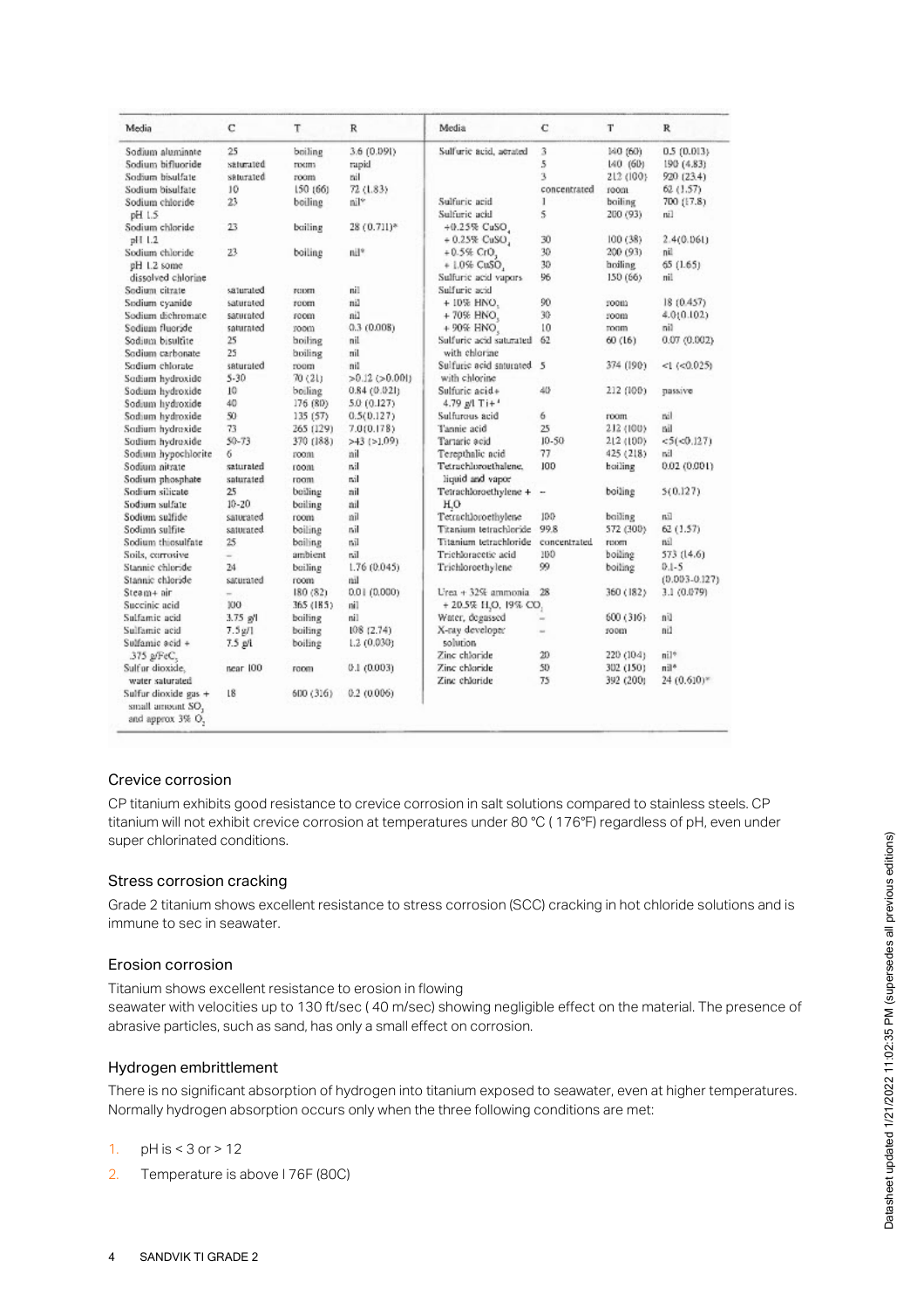3. A mechanism exists for hydrogen generation such as a galvanic couple or impressed current.

## Bio-corrosion

Titanium alloys have demonstrated a unique immunity to all forms of microbiologically influenced corrosion. Since titanium alloys do not display any toxicity toward marine organisms, biofouling can occur in seawater. This can be minimized by chlorination or by increasing the water velocity through the heat exchanger.

#### Corrosion fatigue

Titanium, unlike many other materials, does not show a decrease in fatigue performance in the presence of seawater. Both fatigue endurance limits and fatigue crack growth rates are the same whether tested in air or seawater.

#### Galvanic corrosion

In the galvanic series, titanium is towards the noble end near stainless steels, and will normally act as the cathode when coupled with other metals. The titanium will therefore not be affected by galvanic corrosion but can accelerate corrosion of the other metal. Coupling of titanium with more noble metals, such as graphite, only enhances titanium's passivity.

## **FABRICATION**

## Bending

Titanium tubing can be bent at room temperature using standard bend tooling and techniques. When bending thin walled tubing or if a tight bend radius is needed, a mandrel should be used for adequate support of the ID. The mandrel should be well lubricated in order to prevent galling of the ID surface. Due to the moderate strength and low modulus of this alloy, springback is about twice that of stainless steel and must be taken into account.

#### Roller expansion

Titanium tubing can be roller expanded into tube sheets similar to other tubing materials. The suggested wall reduction for titanium is 10% to provide optimum pull out strength.

## Machining and cutting

Machining and cutting titanium tubing is routine when the following procedures are used:

- Use low cutting speeds and high feed rates
- Use large volumes of coolant
- Use sharp tools and replace as soon as worn
- Never stop feeding while tool is in contact with workpiece

## TUBING AND PIPE SPECIFICATIONS

ASTM B337: Seamless and welded pipe ASTM B338: Seamless and welded tubing ASME SB338: Seamless and welded tubing AMS 4943: Aerospace hydraulic tubing, annealed AMS 4944/4945: Aerospace hydraulic tubing, cold worked and stress relieved DIN/VD/TUV 230/2: Seamless tube and pipe Approved by the American Society of Mechanical Engineers (ASME) Boiler and Pressure Vessel Code, Section VIII, Div. 1, Case 2081

# SIZES AND SURFACE CONDITIONS

Tube and pipe are supplied in the cold reduced or cold reduced and annealed condition. Tubing can be delivered in the following surface conditions: as cold pilgered, acid etched, or belt polished. The principal size range for seamless products is shown as the white area in figure 1.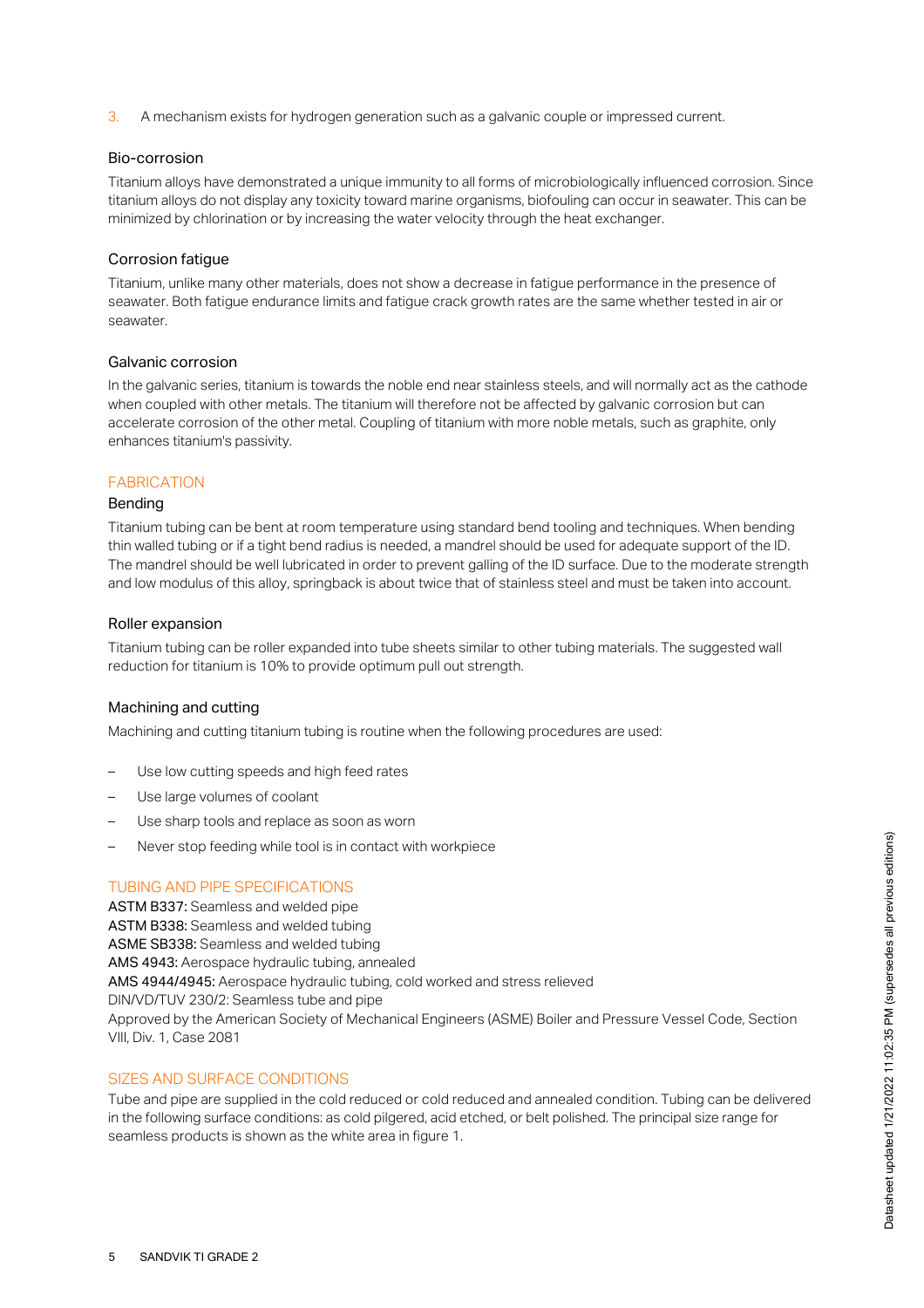

Figure 1 Principal size range for seamless tube and pipe.

| - OD           | <b>WT</b>  |            |
|----------------|------------|------------|
| 9.50 - 24.4 mm | .07 - 4 mm | up to 17 m |

Other dimensions can be quoted for special projects.

## MECHANICAL PROPERTIES

Tensile properties for Grade 2 titanium, as specified by ASTM B338, shown below:

|              | Ultimate Strength |     |     | Yield strength | Elongation 2" |
|--------------|-------------------|-----|-----|----------------|---------------|
|              | ksi               | MPa | ksi | MPa            | %             |
| Min          | 50                | 345 | 40  | 275            | 20            |
| Max          |                   |     | 65  | 450            | 10            |
| Typical data |                   | 530 |     | 380            | 39            |

A comparison of the yield strength of CP Titanium Grade 2 with other corrosion resistant tubing alloys is shown in figure 3. \*Min. 400 MPa for Titanium 2H

#### **Hardness**

92 HRB max.

#### PHYSICAL PROPERTIES

Density 0.162 lbs/in<sup>3</sup>, 4.51 g/cm<sup>3</sup>

CP titanium tubing is lighter than comparable steel products, as its density is 45% less than ferrous alloys. Light weight and moderate strength give this product advantages where a strength-to-weight ratio better than stainless steel or CuNi alloys is required.